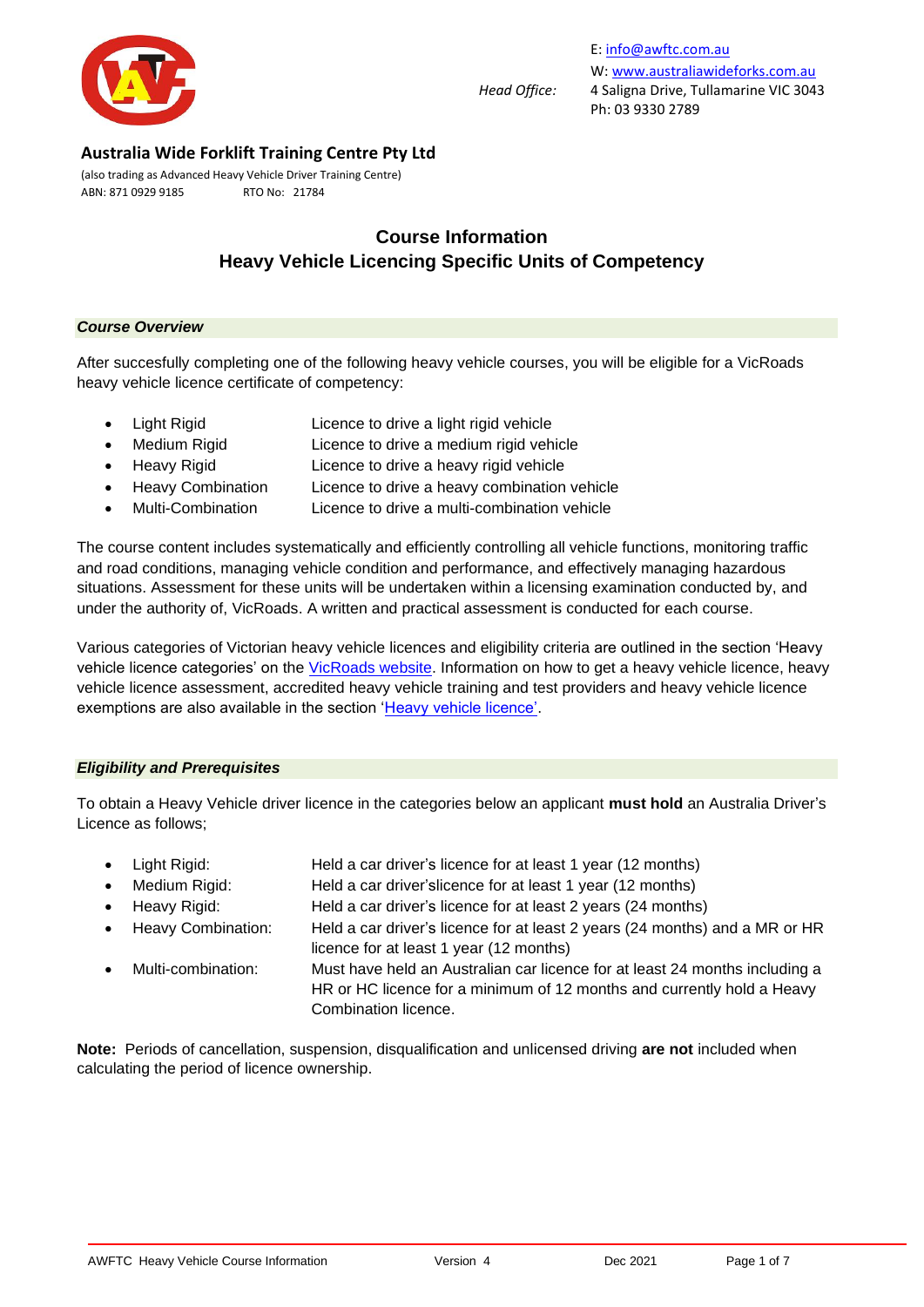

E[: info@awftc.com.au](mailto:info@awftc.com.au) W[: www.australiawideforks.com.au](http://www.australiawideforks.com.au/) *Head Office:* 4 Saligna Drive, Tullamarine VIC 3043 Ph: 03 9330 2789

## **Australia Wide Forklift Training Centre Pty Ltd**

(also trading as Advanced Heavy Vehicle Driver Training Centre) ABN: 871 0929 9185 RTO No: 21784

What you need to bring:

- Your Current Original Australian Drivers Licence
- An Original Australian Photo ID (if no current original photo drivers licence is available).
- Reading/driving glasses if required
- A photo of your Original ID is not acceptable evidence.

You must keep your current driver's licence with you for the duration of the course. If your address is different to that shown on your licence you must bring a utility bill showing your name and the new address. You must be proficient and competent in the operation of a manual gearbox.

You must have basic English, literacy and numeracy (LLN) skills at a level sufficient to read and interpret workplace and VicRoads specific documentation (LLN test to be completed as part of enrolment). You must possess communication skills at an appropriate level to enable you to communicate with other road users. Applicants **must be aged 18 or over.**

All trainees **must have 0.00% Blood Alcohol Content (BAC) and be drug free** during all training and assessment.

AWFTC courses do not guarantee a licence on completion of the course. The results are a direct reflection of your own ability to learn and drive the vehicle to VicRoads standards. Once the course starts, you are unable to swap vehicles or transmission categories. However a determination will be made on category downgrade/upgrade by your trainer/assessor as required.

### **If you break any Road Laws during the course you are fully responsible and must pay any fines or penalties incurred.**

If your drivers licence is currently suspended, disqualified, cancelled or you are subject to a Fines Victoria Sanction you will not be eligible to enrol in a heavy vehicle course. Refer to<http://www.vicroads.vic.gov.au/>for further information.

You **must** meet the VicRoads medical standards before the course commences. If you have a medical/mental condition or are taking any prescription medicine you **MUST** contact AWFTC to obtain a medical report form to take to your doctor and return to AWFTC within 7 days of the course start date. You must pass an eyesight test.

### *Course Study Requirements*

Study requirements differ for the different classes of licence and are described as follows:

- **Light Rigid, Medium Rigid or Heavy Rigid Courses require -** students to study "THE VICTORIAN BUS AND TRUCK DRIVERS HANDBOOK". The handbook can be purchased from AWFTC at a cost or can be obtained from any Vic Roads Branch. It can also be downloaded from the [VicRoads'](https://www.vicroads.vic.gov.au/business-and-industry/heavy-vehicle-industry/heavy-vehicle-road-safety/bus-and-truck-driver-handbook)  [website.](https://www.vicroads.vic.gov.au/business-and-industry/heavy-vehicle-industry/heavy-vehicle-road-safety/bus-and-truck-driver-handbook)
- **Heavy Combination Course requires -** students to study the "AWFTC HC/MC LEARNER'S GUIDE", this will provided by AWFTC at the time of booking, at no cost.
- **Multi Combination Course requires -** students to study the "AWFTC HC/MC LEARNER'S GUIDE", this will provided by AWFTC at the time of booking, at no cost.

To receive a heavy vehicle licence you need to successfully complete a knowledge assessment and a practical assessment, including an on-road driving and an off-road skills assessment. Testing is performed by AWFTC employees who will issue a Certificate of Competence to you when you have:

- satisfied eligibility requirements
- met the [evidence of identity](https://www.vicroads.vic.gov.au/licences/evidence-of-identity/types-of-identity-documents) criteria
- passed all assessments to receive a heavy vehicle licence.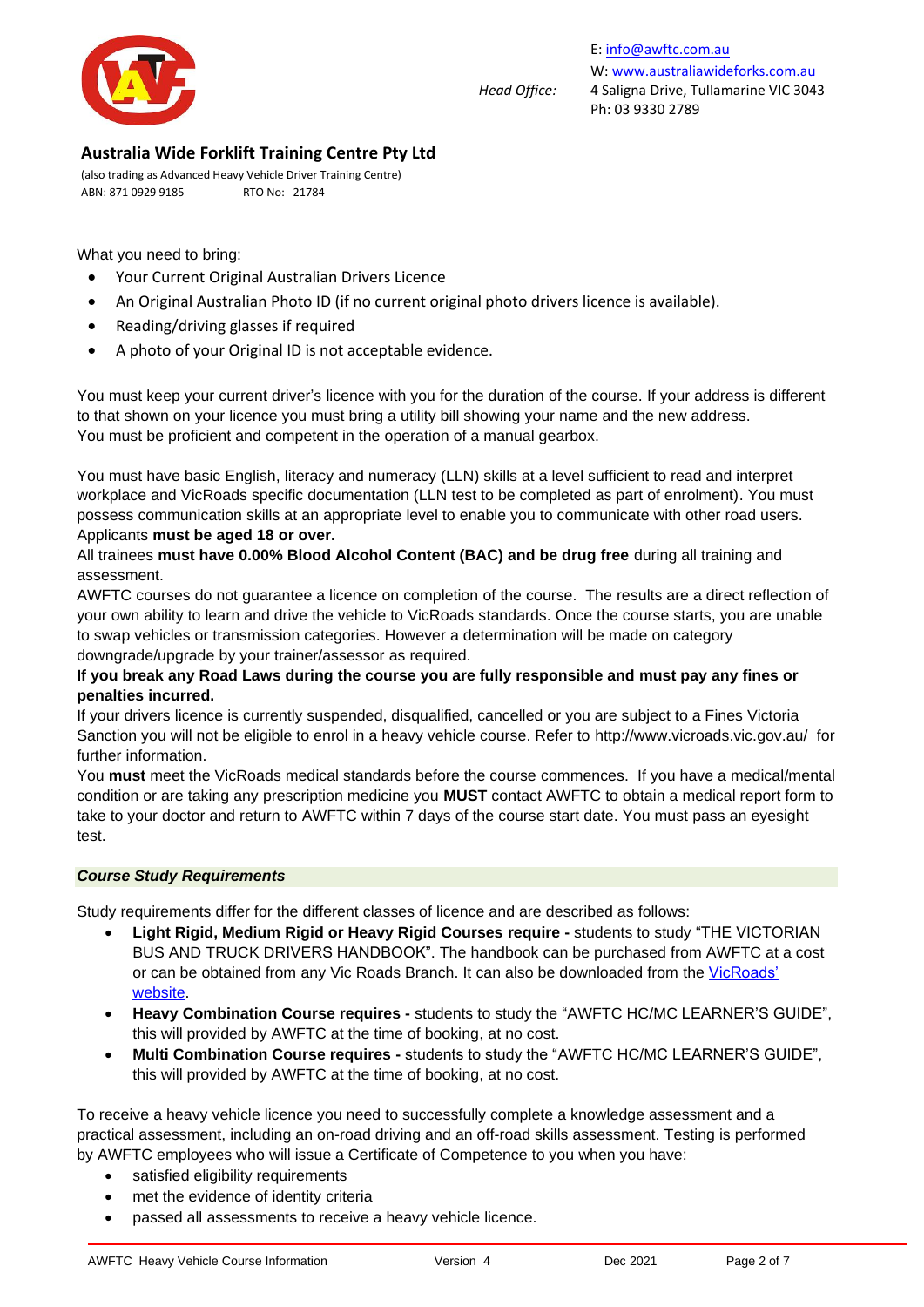

(also trading as Advanced Heavy Vehicle Driver Training Centre) ABN: 871 0929 9185 RTO No: 21784

### *Course duration, content and timing*

The course length varies from one day courses to one and a half days depending on the knowledge, skills, experience and learning needs of students and gearbox characteristics of the category of vehicle students are seeking a licence for. Additional training sessions will be scheduled for students requiring extra training or support when required for an additional fee.

Class timing: 07:30am – 04.00pm (including tea and lunch breaks) and subject to change depending on the vehicle availability, learning needs of students and other contingency situations. There will be an on-road and off-road training component prior to participants undertaking assessments.

Driving is performed with limited or minimum supervision, and with limited accountability and responsibility for self and others in achieving the prescribed outcomes. Driving involves the application of routine vehicle driving principles and procedures to maintain safety and to operate the vehicle category across a variety of driving contexts.

Course content includes:

- Theory review:
	- o Driving hazards and related defensive driving techniques
	- o Efficient driving techniques
	- o Engine power management and safe driving strategies
	- o Vehicle controls, instruments and indicators, and their use
	- o Vehicle handling procedures
	- o Pre-operational checks carried out on the vehicle and related action
	- o Relevant state/territory driver licensing authority road rules, regulations, permit and licence requirements.
- Practical:
	- o Pre-start checks
	- o Cabin drill
	- o Load restraint
	- o Skill manoeuvres/reversing
	- o Practical driving training

#### What to bring?

- You must bring your driver's licence and other documentation specified in the section 'eligibility and pre-requesites'.
- Wear appropriate clothing, appropriate covered safety footwear or shoes and high visibility clothing.
- High visibility vests will be provided for use (at no cost) during the course if you do not arrive wearing appropriate high visibility safety clothing.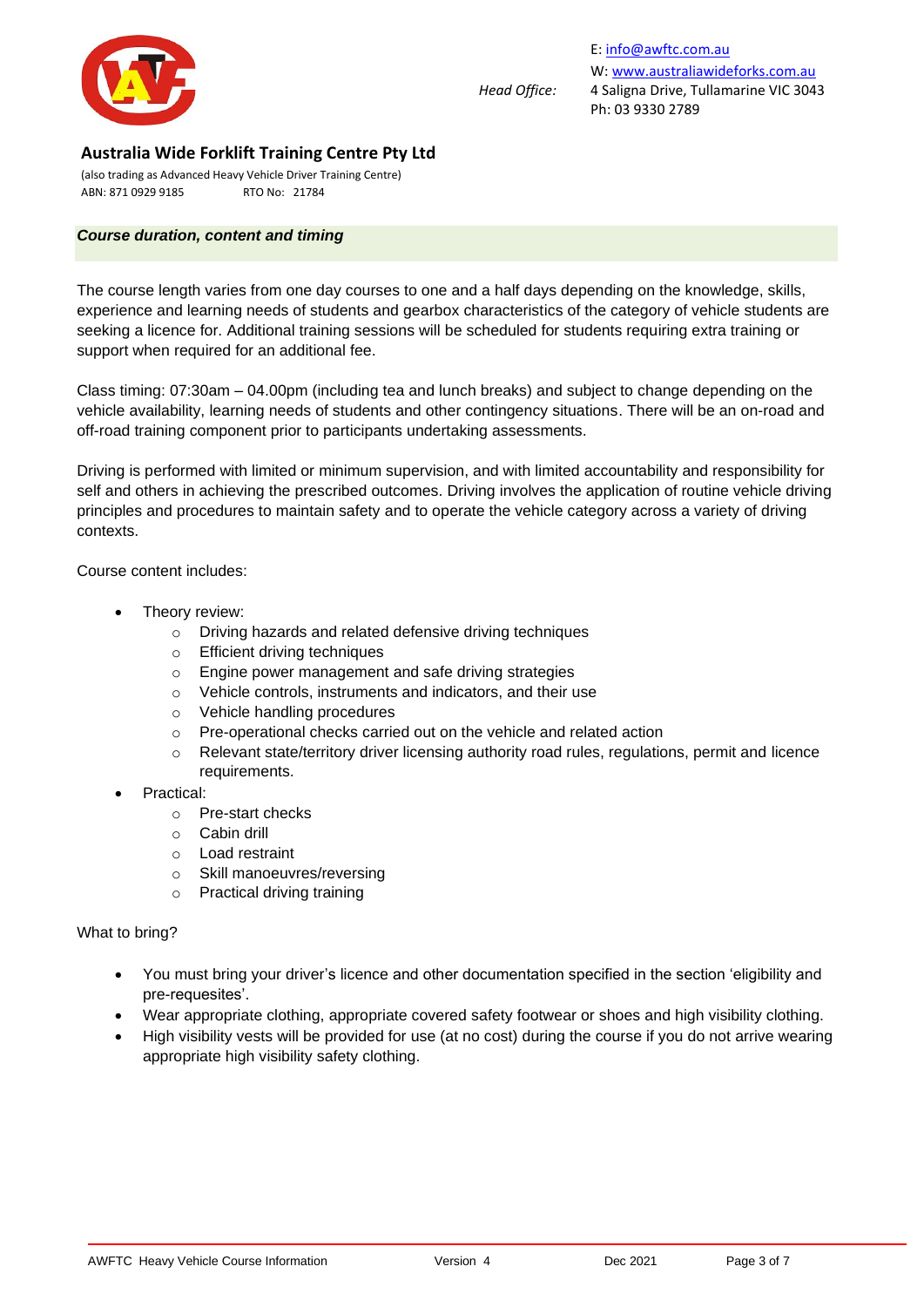

(also trading as Advanced Heavy Vehicle Driver Training Centre) ABN: 871 0929 9185 RTO No: 21784

#### *Assessment*

- The assessment for all licence classes have knowledge (theory) tests, practical components and the candidate must meet the VicRoads criteria.
- The knowledge test (KT4) theory component for Light Rigid up to Heavy Rigid consists of 32 questions and is based on a book "THE VICTORIAN BUS AND TRUCK DRIVERS HAND BOOK". Pass mark is 26 out of 32.
- The knowledge test (KT5) theory component for a Heavy Combination consists of 20 questions based on the "AWFTC HC/MC LEARNERS GUIDE". Pass mark is 16 out of 20.
- Multi-combination theory assessment: Students must complete a unit of competency theory assessment prior to on-road training and assessment. The theory assessment is open book and should take approximately 15 minutes to complete. Students who obtained their HC licence prior to 1 Jul 2013 will also need to undertake the VicRoads articulated vehicle knowledge test (KT5). **NOTE:** The VicRoads legislation allows for a student with a Heavy Rigid (HR) licence to apply for a Multi-combination (MC) licence and that the student must first successfully complete all components of the heavy combination (HC) training and assessment course. AWFTC will accept a booking from a HR licenced student to enrol in the HC course with the MC course enrolment to be scheduled no less than 14 days after the HC course is complete. AWFTC will issue a Certificate of Competency on successful completion of the HC course. The student can then proceed with a MC assessment, excluding the VicRoads articulated knowledge test (KT5) and load securing components (previously completed through the HC course). If the student fails the HC course they cannot undertake the MC course until re-assessed.
- The knowledge test theory component can be sat either verbally (which incurs an extra fee) or as a written assessment.
- There are provisions for verbal theory assessment, for students with language and literacy support needs.
- VicRoads also provides a VicRoads authorised interpreter for the candidate if required.
- All theory components of Heavy Vehicle courses have to be completed and passed prior to the driving component of the course.
- The practical component consists of four sections; 1) Reverse, 2) Drive, 3) Kerbside stop/coupling and 4) Load Restraint.
- Reassessment is available after each assessment, refer to the section 'Course Cost and Payment Options' as fees apply. Only one (1) assessment re-test is permitted each day.
- It is a VicRoads' requirement that ALL heavy vehicle licence assessments be carried out under video survelliance and voice recording conditions.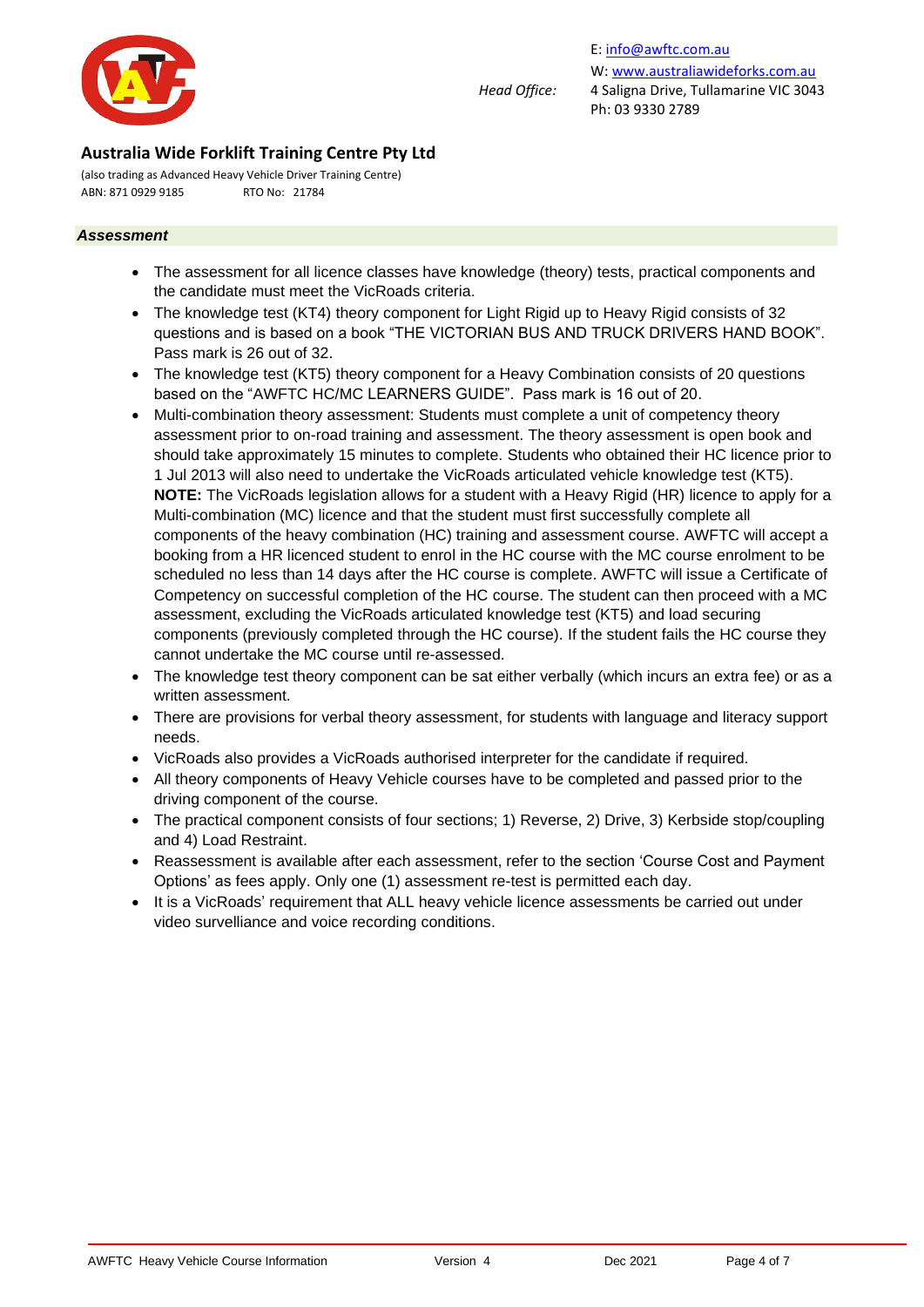

(also trading as Advanced Heavy Vehicle Driver Training Centre) ABN: 871 0929 9185 RTO No: 21784

#### *Course Cost and Payment Options*

- The course costs are inclusive of an administration fee.
- A deposit is required at the time of booking, or 24 hours from initial booking, to secure the course.
- Full payment must be made prior to the due date on the invoice. If payment by the due date does not occur, your booking will be automatically deleted from the course and the AWFTC course cancellation policy will apply.
- All heavy vehicle course fees cover the knowledge, skills and practical assessments.
- If you fail either of the assessments, retest fees apply and the fees can be requested prior to course commencement.
- A licensing fee is payable to VicRoads on being assessed as competent in the course and this fee is advertised on the VicRoads' website.

| <b>Payment Options Include:</b> | CASH / CREDIT CARD / ELECTRONIC FUNDS TRANSFER / EFTPOS       |
|---------------------------------|---------------------------------------------------------------|
| <b>Bank Details:</b>            | CBA                                                           |
|                                 | Account name: Australia Wide Forklift Training Centre Pty Ltd |
|                                 | Account No: 1019 4940 BSB: 063 242                            |

#### *Refund and Cancellation Policy*

The AWFTC terms and conditions of a refund are as follows:

- A full refund of fees, or transfer to another AWFTC course, will be made if a course is cancelled by AWFTC for any reason.
- In the event the training is being paid for by an employer, course fees are transferable to other employees of the company.
- All other course fees are transferable at the discretion of AWFTC.
- Students will have the right to obtain a refund for services not provided by AWFTC in the event the:
	- o Arrangement is terminated early.
	- o AWFTC fails to provide the agreed services, e.g. a course is cancelled or rescheduled by AWFTC (to manage internal contingencies or to address any Government or regulatory directions) to a time when the student is unavailable; a replacement piece of equipment/plant/vehicle is not made available to address issues arising during training and assessment; or when it is no longer able to continue offering a course.

The AWFTC cancellation policy is as follows:

- If cancelling 7 working days prior to the course start date a refund, less \$50 administration fee, will be reimbursed.
- If cancelling between 1-7 days prior to the course start date, the student deposit will be forfeited or the company invoiced 75% of the course cost.
- If cancelling within 24 hours prior to course commencement or failing to attend the start time of the couse scheduled, you will be held responsible for 100% of the course fee and there will be no refund.
- All refunds must be requested in writing with name, address, contact details, course details, date and reason for requesting a refund.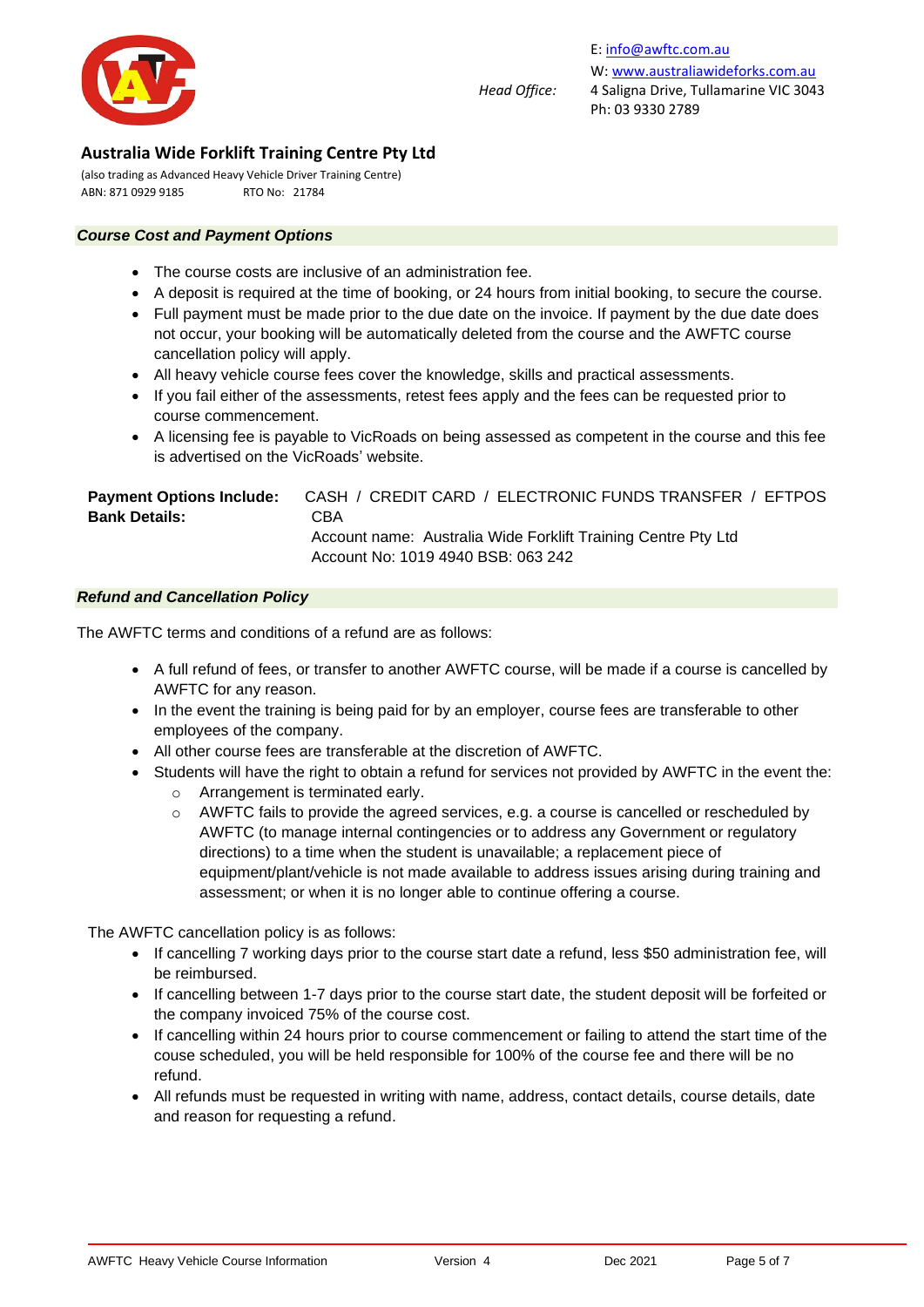

(also trading as Advanced Heavy Vehicle Driver Training Centre) ABN: 871 0929 9185 RTO No: 21784

### *Benefits of this Training*

AWFTC is an ASQA Registered Training Organisation and as such maintains its compliance with the VET Quality Framework.

AWFTC does not guarantee that you will successfully complete the course or obtain a particular employment outcome. The training and assessment at AWFTC will enable you to obtain a licence once you successfully complete the course requirements and comply with VicRoads requirements relevant to the licence category.

#### *Access, Equity and Privacy*

AWFTC and its employees embrace the principles of Occupational Health and Safety and strive to ensure that all potential and current students receive Access and Equity into courses and throughout the delivery of the courses. AWFTC will ensure that any person who meets the entrance requirements has appropriate access to staff, equipment and faciltities to enable them to have the best chance of achieving a positive outcome.

#### **Privacy Statement**

AWFTC is committed to protecting the privacy of your personal information. An overview of how AWFTC handles your personal information, under the [Privacy Act 1988](https://www.legislation.gov.au/Details/C2019C00025) (Privacy Act) and the Australian Privacy [Principles](https://www.oaic.gov.au/privacy-law/privacy-act/australian-privacy-principles) (APPs), is provided in the AWFTC Privacy Notice available on the website; <https://www.australiawideforks.com.au/rto-information>

AWFTC will not, without your consent, disclose personal information for any purpose other than for the main purpose of fulfilling our business commitment to you except where it is required or authorized by law or we reasonably believe it is necessary to prevent serious or imminent threat to any person's life, health or safety or the public's health or safety.

#### *Student Welfare, Support and Safety*

Students' support requirements (e.g. LLN support, administration assistance, need for additional training etcetera) will be identified during the enrolment process. AWFTC delivers courses of very short duration and therefore does not provide "student services" other than administration, training and assessment or trainer/assessor support and reasonable adjustments (as approved by VicRoads). Administration assistance does not incur any additional fees. If a student has any difficulties during their course we encourage them to talk to their trainer.

Students requiring counseling or support services should discuss the matter with their trainer or administration staff. The trainer/administration staff will assist to the limit of their training, and in the event that further action is required, refer the student onto the appropriate service or to the student's own General Practitioner.

Students will not be expected to attend classes for more than 8 hours a day. Classes may be held outside the prescribed class timing on any day where a specific employer or student needs are identified.

Student participation and progress will be monitored by AWFTC trainers/assessors. Students are encouraged to talk to their trainer to gain access to further information about student welfare, support and safety.

All students have access to a kitchen, microwave, fridge, tea, coffee and a vending machine at AWFTC. There are also a number of café's within reasonable driving distance.